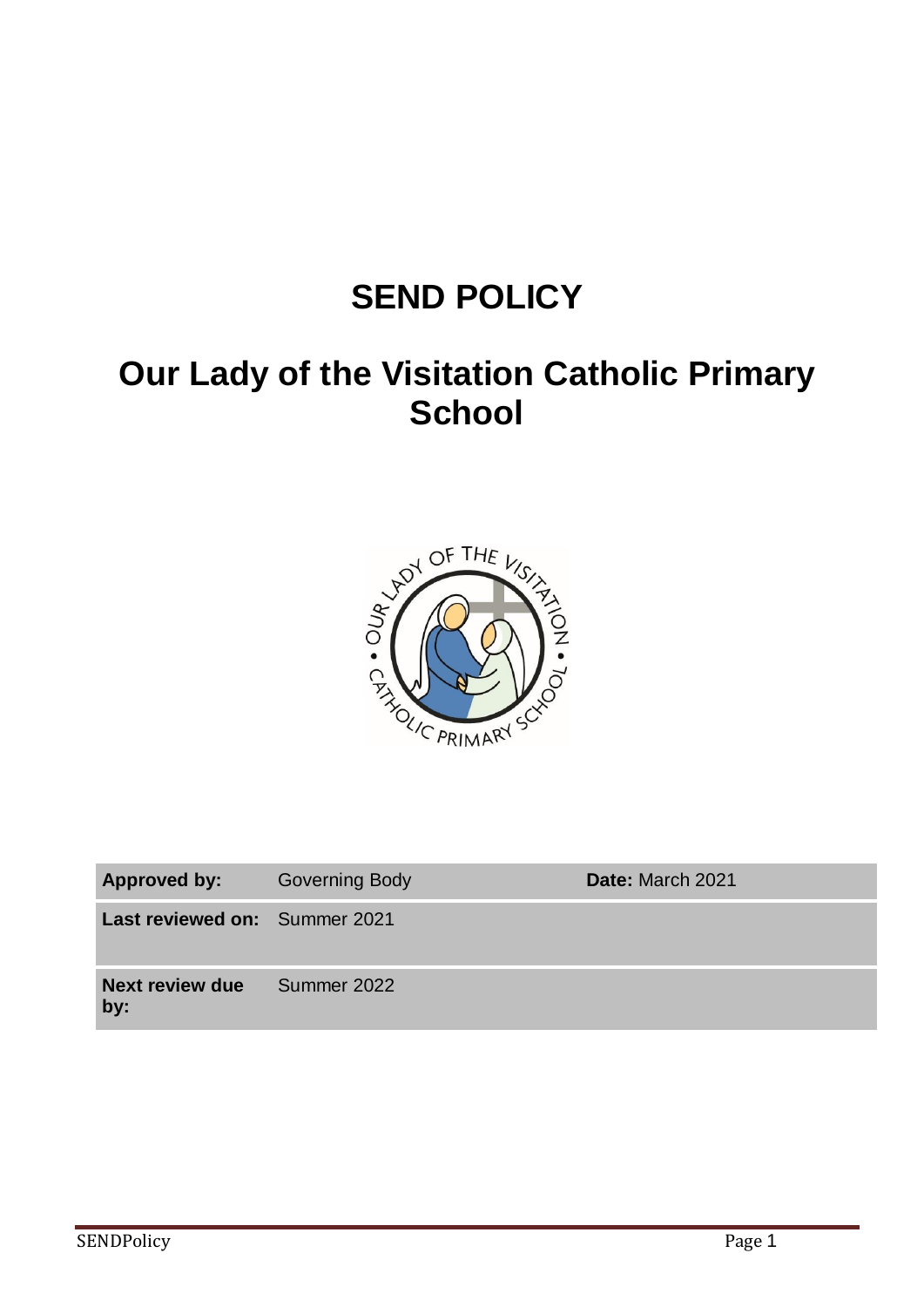## **S P E C I A L E D U C A T I O N N E E D S a n d D I S A B I L I T Y P O L I C Y**

The policy was created by the school SENCO with SEND Governor in liaison with the SLT and staff and parents of pupils with SEND with an aim to reflect the co-producing nature of the policy in the spirit of current reform.

### Contact Details

School SENCO: Helen Lonergan (NASENCo)

School SEND Governor: Faithlynn Isaacs

The SEND team can be contacted at:

Our Lady of the Visitation Catholic Primary School Greenford Road Middlesex UB6 9AN 0208 5755 344

- **1. Introduction**
- **2. Aims and Objectives**
- **3. Educational Inclusion**
- **4. Special Educational Needs**
- **5. Monitoring Pupils on the SEN register**
- **6. Supporting Pupils and Families**
- **7. Supporting Pupils at school with Medical Conditions**
- **8. Monitoring and Evaluation of SEND**
- **9. Training and Resources**
- **10. Roles and Responsibilities**
- **11. Storing and Managing Information**
- **12. Reviewing the Policy**
- **13. Bullying**
- **14. Appendix**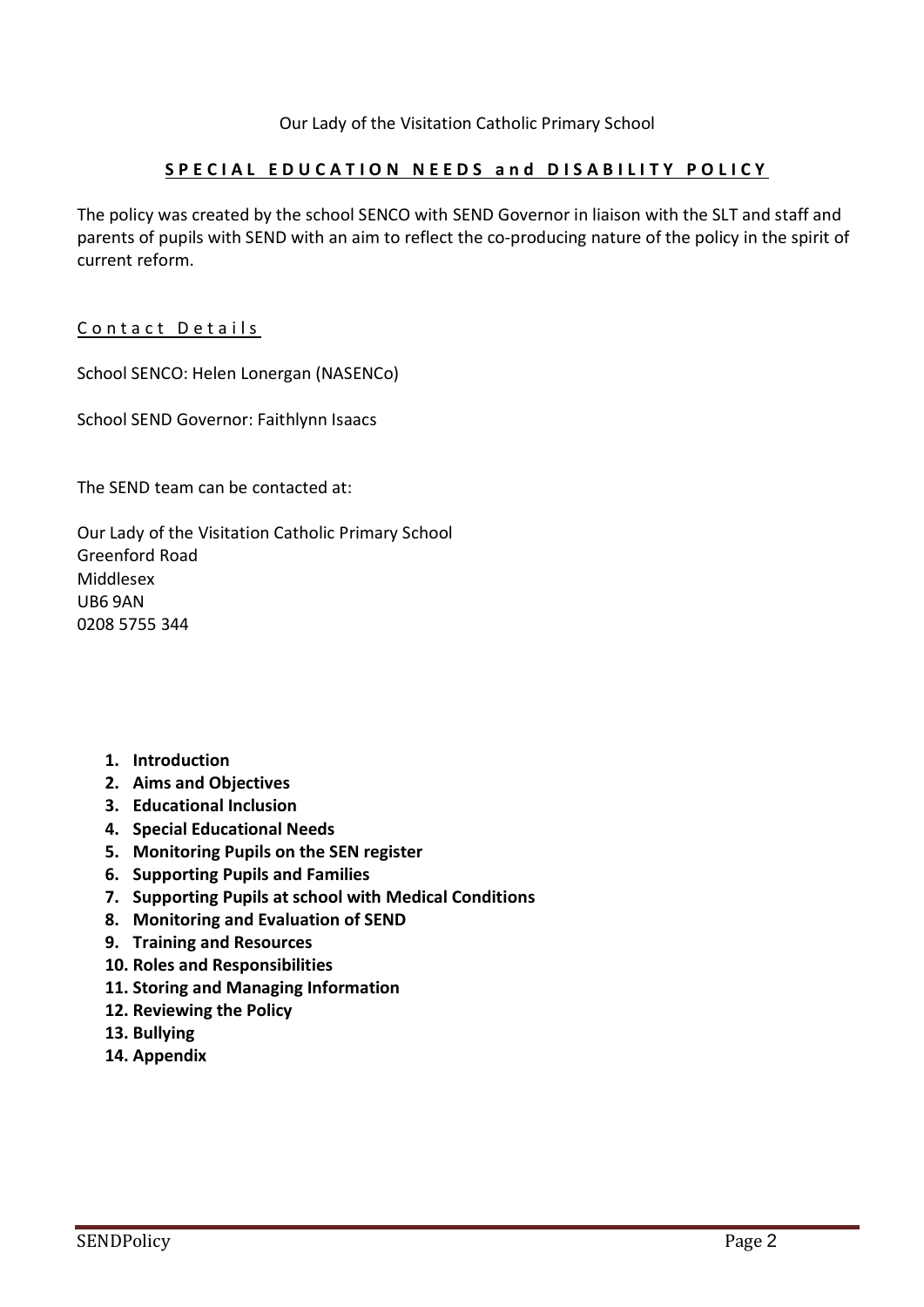#### 1. **Introduction**

This policy was reviewed and updated in February 2020 and complies with the statutory requirement laid out in the SEND Code of Practice (Jan. 2014).

The school provides a broad and balanced curriculum for all children. The National Curriculum is our starting point for planning that meets the specific needs of individuals and groups of children. When planning, teachers set suitable learning challenges and respond to children's diverse learning needs.

Some children have barriers to learning that mean they have special needs and require particular action by the school. These requirements are likely to arise as a consequence of a child having special educational needs. Teachers take account of these requirements and make provision, where necessary, to support individuals or groups of children and thus enable them to participate effectively in curriculum and assessment activities. Children may have special educational needs either throughout, or at any time during, their school career. This policy ensures that curriculum planning and assessment for children with special educational needs takes account of the type and extent of the difficulty experienced by the child.

#### 2. **Aims and Objectives**

- **2.1** In keeping with the principles of our Curriculum Intent, we intend to meet every child's individual needs, thereby giving every child an equal opportunity to develop to his or her full potential – academically; socially; physically; spiritually; emotionally. Every teacher is a teacher of every child in their care, including those with SEND.
- **2.2** Our long term view is to maintain high expectations for all pupils including those with SEND through first quality teaching in the first instance. Our Objectives are to work within the guidance provided by the SEND Code of Practice 2015 by:
	- having a named Special Educational Needs Co-ordinator (SENCO) who will work within the SEND Inclusion Policy;
	- creating an environment that meets the special educational needs of each child;
	- creating a child and family centric approach to supporting children with SEND;
	- involving parents in each stage of the graduated process from target setting to review;
	- valuing and acknowledge all pupils for the contribution they make to the school;
	- promoting each pupil's self-image and sense of worth;
	- offering all children a broad, balanced, relevant and differentiated curriculum;
	- identifying special educational needs, to take appropriate action, and to monitor and evaluate the effectiveness of the action taken to remedy these needs;
	- initiating and maintaining effective liaison with parents and external professionals;
	- providing support and advice for all staff working with special educational needs pupils.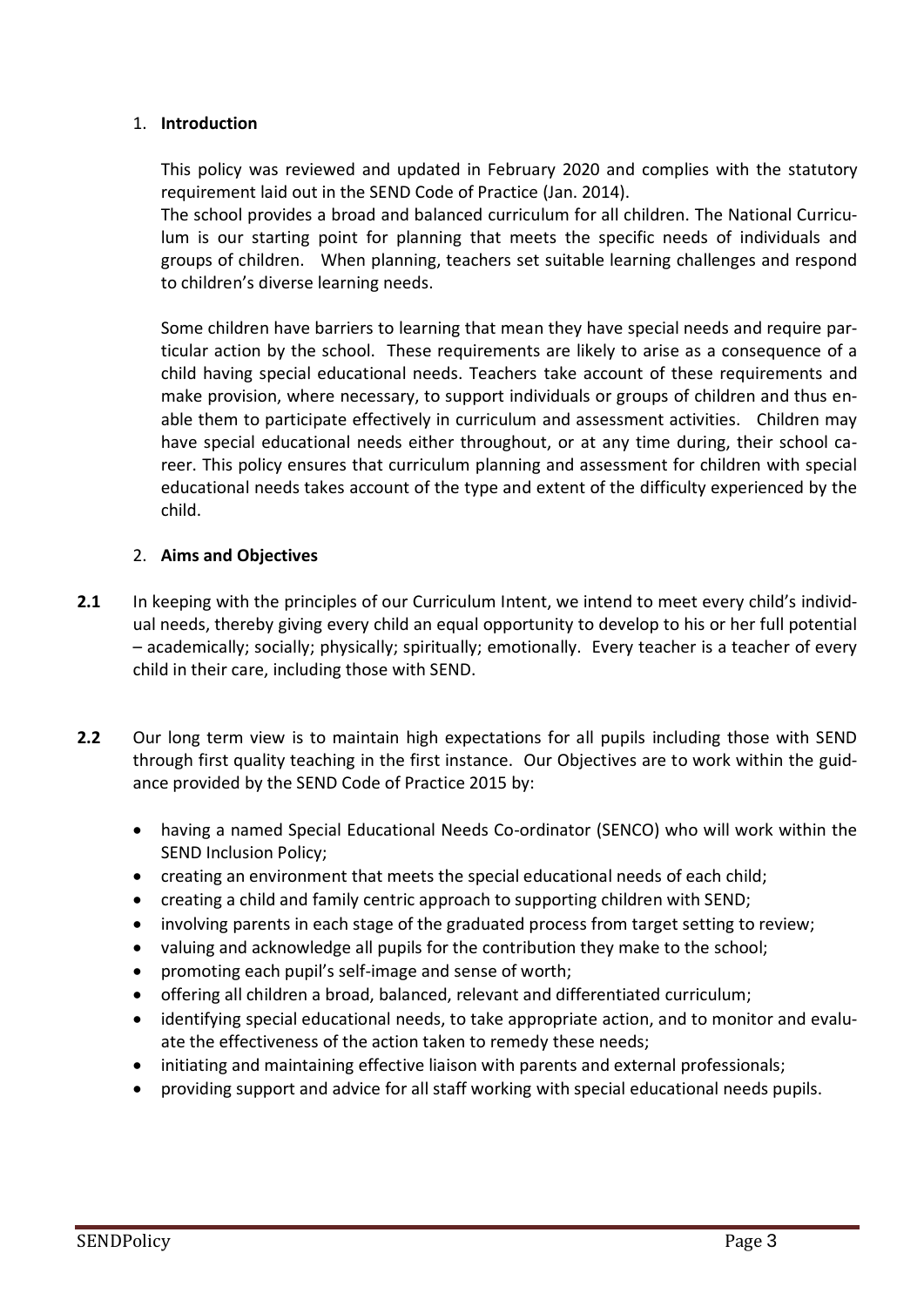## **3. Educational Inclusion**

- **3.1** The School identifies special educational needs as early as possible by gathering evidence through observations, assessments and written records, related to clearly defined indicators of the differing special educational needs that a child may have. We identify SEND under the four areas laid out by the SEND Code of Practice 2015:
	- Communication and interaction
	- Cognition and learning
	- Social, emotional and mental health difficulties
	- Sensory and/or physical needs

These titles are used for identification purposes only so appropriate action can be taken. As a school we celebrate the whole child and do not wish to try and fit pupils into a category.

- **3.2** We recognise there are many factors that may impact on progress and attainment that are not SEND:
	- Disability ( the Code of Practice outlines the "reasonable adjustment " duty for all settings and schools provided under current Disability Equality legislation –these alone do not constitute SEND)
	- Attendance and Punctuality
	- Health and Welfare
	- EAL
	- Being in receipt of Pupil Premium Grant
	- Being a Looked After Child
	- Being a child of Serviceman/woman

Poor behaviour does not constitute an additional need. If concerns are raised in relation to a child's behaviour in school we will state an underlying response to a need which we will be able to recognise and identify clearly using our knowledge of the child.

### **4. Special Educational Needs:**

- 4.1 As a school we have a clear approach to identifying SEND and have a focus on early identification. We endeavour to make effective provision that improves the long term outcome for the child. SEND provision is that which is different from or additional to that normally available to pupils of the same age. **A SEND can only be identified if the child does not make adequate progress once they have had the benefits of first quality personalised teaching.**
- 4.2 Our teachers are accountable and responsible for the progress of all pupils in their class, including those pupils who receive support from teaching assistants or specialist staff. First quality teaching, differentiated for individual pupils is our first step in responding to pupils who may or may not have SEND.
- 4.3 As a school we regularly monitor and review the quality of teaching for all children including those at risk of underachieving. We provide training and support for staff to develop their understanding of how to identify and support pupils vulnerable to underachieving and their knowledge of the SEND most frequently encountered.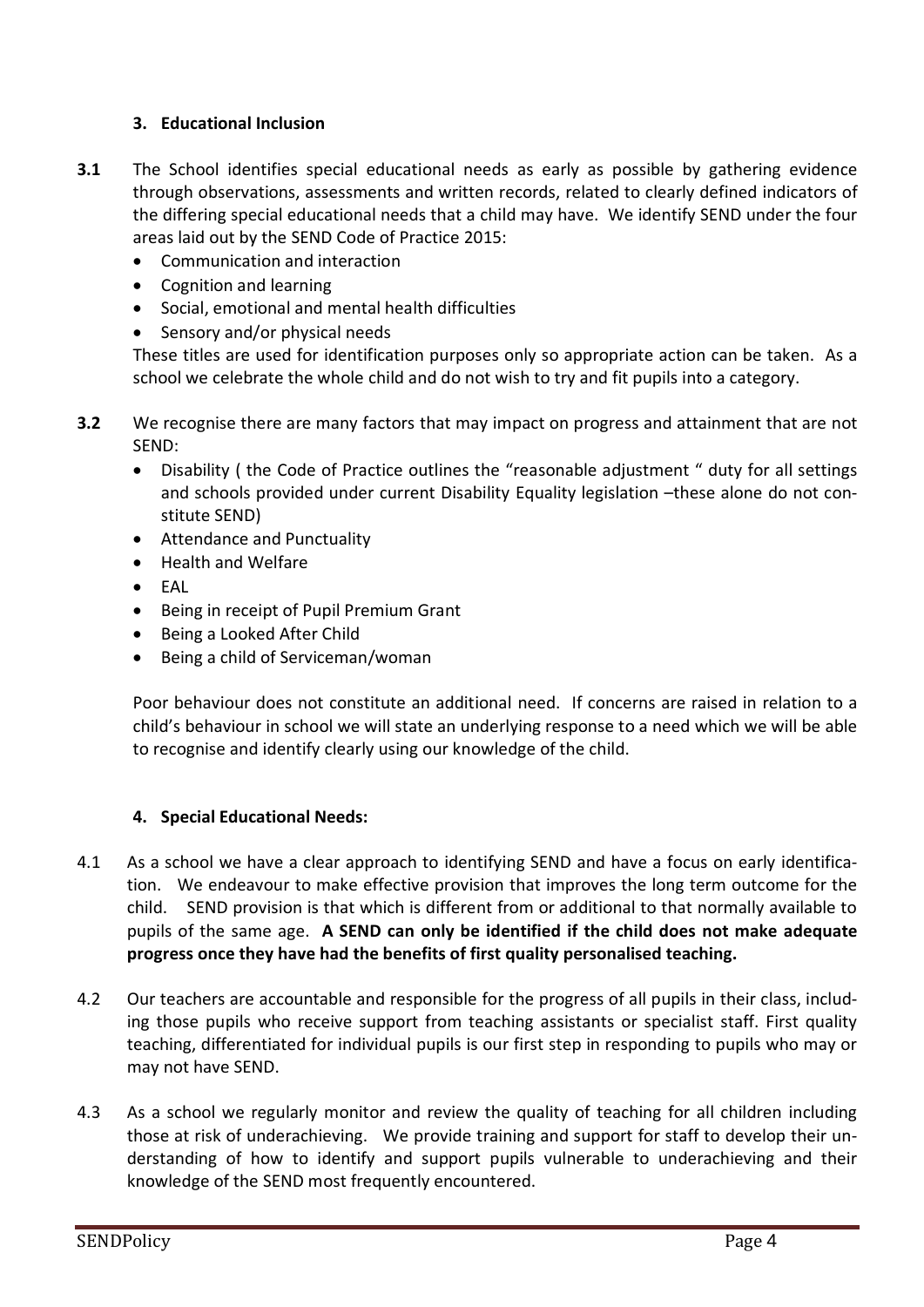- 4.4 Once a SEND need is clearly identified, the school will follow the **assess-plan-do-review** cycle. The individual pupil will participate at all stages and parents/carers will be consulted and informed throughout the process.
	- Assess Early identification is essential. The class teacher will use a range of assessment tools to identify a need. She/he will then contact the SENCO and fill out a cause for concern. The SENCO identifies and registers the pupil's special educational needs and collects relevant information. Parents/carers are informed at an early stage when any difficulty becomes apparent. They are constructively and positively involved in the development of any plans for their children.
	- Plan Teachers will arrange appointments with parents where the child is present to write a Pupil Passport. During this meeting pupils and their parents will have the chance to contribute to setting their own targets. Parents will take home a signed copy. Copies of the Pupil Passports should be filed in the class SEND folder and a copy given to the SEN-CO. The SENCO is responsible for completing paperwork for EHC plan. They will liaise with the school staff involved and take advice from external professionals.
	- Do Pupils should be regularly reminded of targets in class. The class teacher is responsible for differentiating for pupils with additional needs and should keep a record of progress. Specific interventions may be set up and led by support staff where the child may be taken out of class. Support staff are responsible for logging sessions and feeding back to class teachers on a regular basis. SENCO will invite in external professionals where deemed appropriate to guide, train and support staff in their provision and work directly with the child.
	- Review At the end of the given Pupil Passport cycle all plans will be reviewed collaboratively by the teacher, parent and pupil. These targets can then feed into a new Pupil Passport. If satisfactory progress is not made the SENCO will consider whether the pupil is likely to meet the criteria for an Educational Healthcare Plan. If it is decided to refer the pupil the SENCO will liaise with the external professionals involved and all relevant papers will be shared. Parents/carers are made aware of services available from other voluntary and independent organisations.

# **5. Managing Pupils Needs on the SEND Register:**

5.1 The single category SEND Support uses the Pupil Passport to identify needs, layout provision and review progress. Pupil Passports are working documents which clearly state what provision needs to be put in place and by whom. Although stored sensitively these documents should be regularly referred to and amended as appropriate. At the end of given time frame the targets should be reviewed. All language used should be clear and simple to understand. Teachers are responsible for maintaining and updating the Pupil Passport and they are responsible for evidencing progress towards the desired outcomes stated in the plan. SENCO is responsible for collating the information and providing staff with termly timelines for when targets need to be reviewed and set. Pupil Passports should form part of the evidence base for pupil progress meetings.

# 5.2

The level of provision provided will be guided by the Local Authorities Local Offer.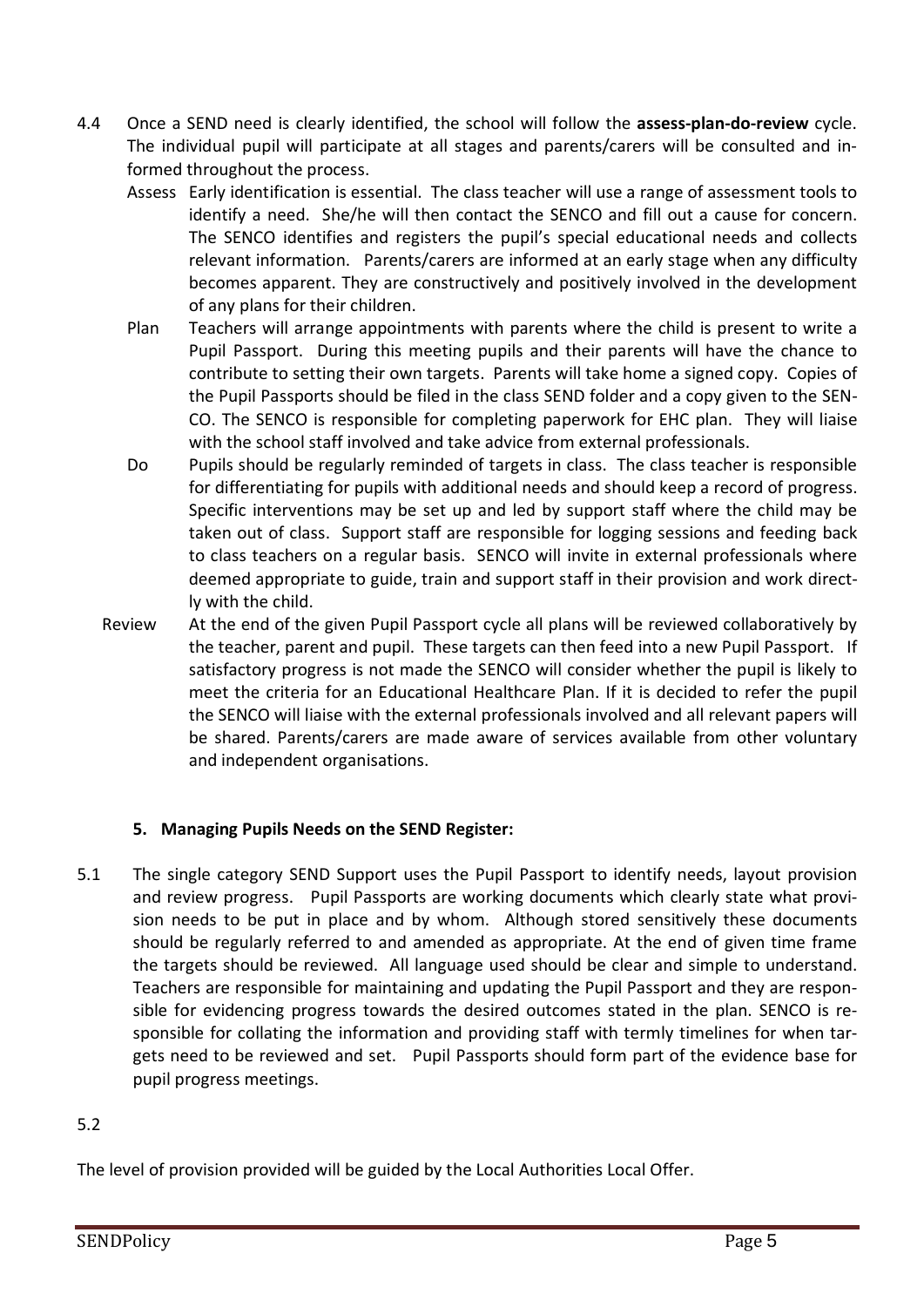- 5.3 If first quality teaching through well differentiated lessons and additional provision as laid out in the Pupil Passport are not resulting in sufficient progress then the SENCO would seek further advice from the Educational Psychologist Service. As a school we take a view of the whole picture, a series of Pupil Passports, performance in class, results in core subjects, attitude to work etc. before making this step.
- 5.4 The SENCO will elicit the support of specialist services and monitor costs involved (both through payroll and resources). At all stages we will keep the parents and child involved in the process. The SENCO will follow guidelines from the Local Authority on cost matrixes.
- 5.5 If it has been decided to refer a pupil for an Educational Health Care Plan then the SENCO is responsible for completing the relevant documentation. Parent and child views are essential to the completion of this progress and as such their views should be sought in line with the new Code of Practice (2015).
- 5.6 If a child has made sufficient progress and are back within age related expectations then steps will be taken to remove them from the SEND register.
- 5.7 As a catholic school we reflect our mission statement where every child has an equal opportunity to develop to their full potential in a caring and welcoming environment.

#### **6. Supporting Pupils and Families**

- 6.1 The new code of practice places great emphasis on the partnership of the schools with parents and pupils. Parents and pupils are invited to attend and contribute to all reviews and Pupil Passports meeting in person. If parents cannot attend their views will be sought and added to the pupil passport. Parents will be required to agree their child's Pupil Passport each term within the meeting. If not present the Pupil Passport will be sent home for signature.
- 6.2 The school will work to ensure that pupils are fully aware of their individual needs and targets in their Pupil Passports. Pupils will be invited to attend Pupil Passport meetings and contribute to target setting. Steps will be taken to involve pupils in decisions which are taken regarding their education.
- 6.3 Local authorities must produce a local offer, setting out in one place about provision they expect to be available for children and young people in the area who have SEND including those who do not have Educational, Healthcare plans. We will guide parents towards Ealing's Local offer so they can access a full range of services within the borough.
- 6.4 As a school we have produced a SEND Information Report. (See Appendix 1)
- 6.5 The school works in collaboration with education, health and social care services to provide support to children, young people and their families.
- 6.6 All students will be admitted to Our Lady of the Visitation according to the schools admission criteria. Those with an Educational Health Care Plan are considered separately in accordance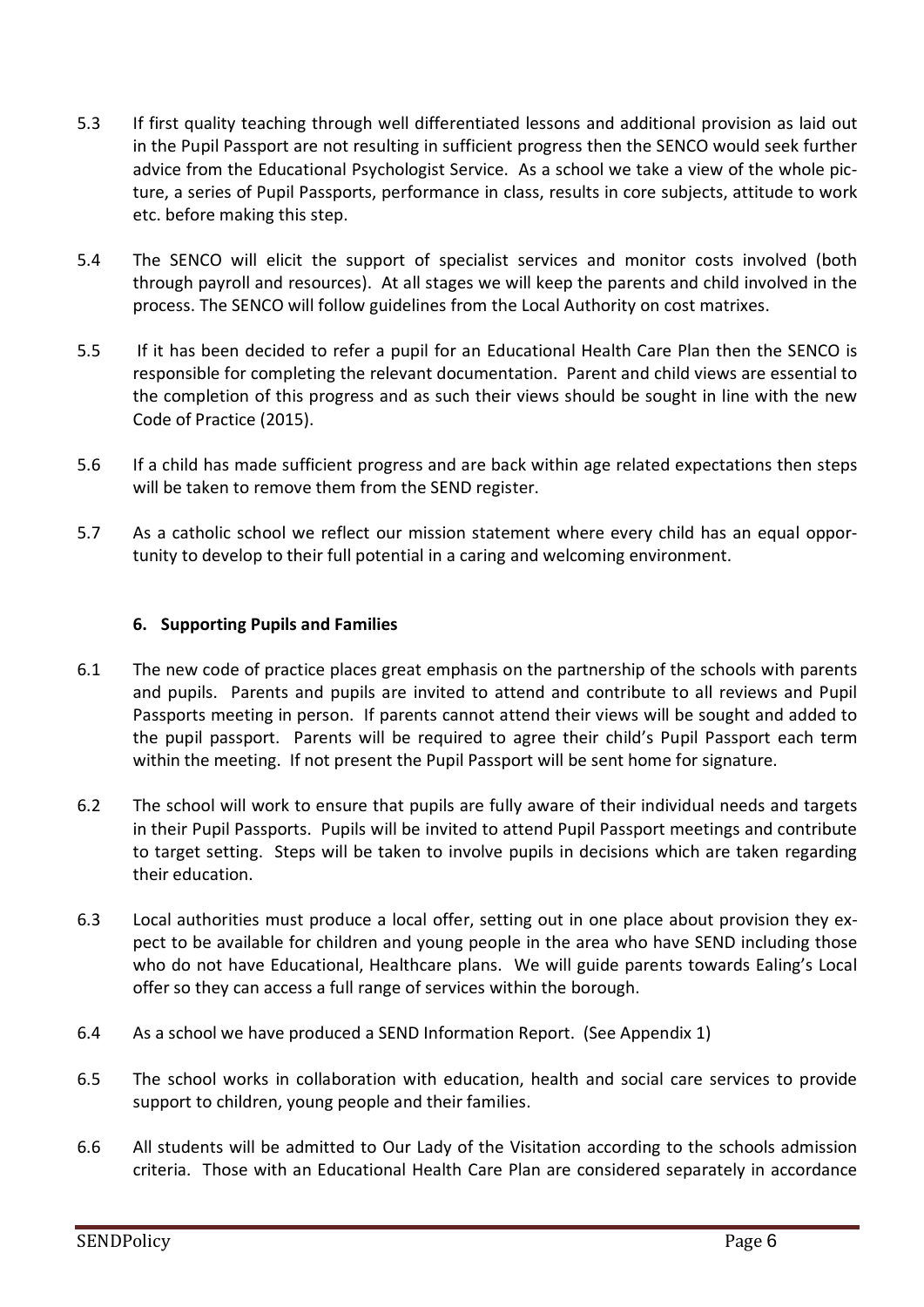with the LA policy. Our admissions policy can be located on the school website. New arrivals to school mid-year will follow the New Arrivals Induction/Integration Procedure (See Appendix 2)

6.7 We have thorough transition procedures to support children as they move between classes, phases and schools. Teachers will liaise and pass on SEND files to new year group/setting. Transition meetings are held between Our Lady of the Visitation as a feeder school and Cardinal Wiseman as our main local secondary school. Relevant information in the form of paperwork is shared with the new school.

### **7. Supporting Pupils at School with Medical Conditions**

- 7.1 The school recognises that pupils at school with medical conditions should be properly supported so that they have full access to education, including school trips and physical education. Some children with medical conditions may be disabled and where this is the case the school will comply with its duties under the Equality Act 2010.
- 7.2 Some may also have special educational needs (SEND) and may have an Education, Health and Care plan (EHCP) which brings together health and social care needs, as well as their special educational provision and in such cases the SEND Code of Practice (2015) is followed.
- 7.3 The school puts in place a clear procedure for managing the medical conditions of pupils which is laid out in the Supporting Pupils with Medical Conditions Policy (See Appendix 3).

## **8. Monitoring and Evaluation of SEND**

As a senior leadership team we regularly monitor, review and evaluate the quality of provision we offer pupils. This is done through: regular pupil progress meetings, teacher and support staff observations, monitoring of planning, monitoring of home learning, sampling parent views, sampling pupil view and liaising with our governors. Successful moderation of SEND provision supports our improving provision for pupils with SEND.

### **9. Training and Resources**

- 9.1 SEND is funded through Local Authority banding.
- 9.2 Regular training is provided to staff as part of an ongoing CPD programme. Where specialist training is required the SENCO will arrange this for the appropriate members of staff. Staff may request specific training and this will be planned into CPD for a whole school approach. All staff are encouraged to undertake training to further develop their understanding of children with additional needs.
- 9.3 Each year staff are issued with SEND folders containing information about the children in their class with SEND including: Previous Pupil Passports, reports from external services and school to home liaisons. These folders also contain background information on a range of special educational needs/disabilities.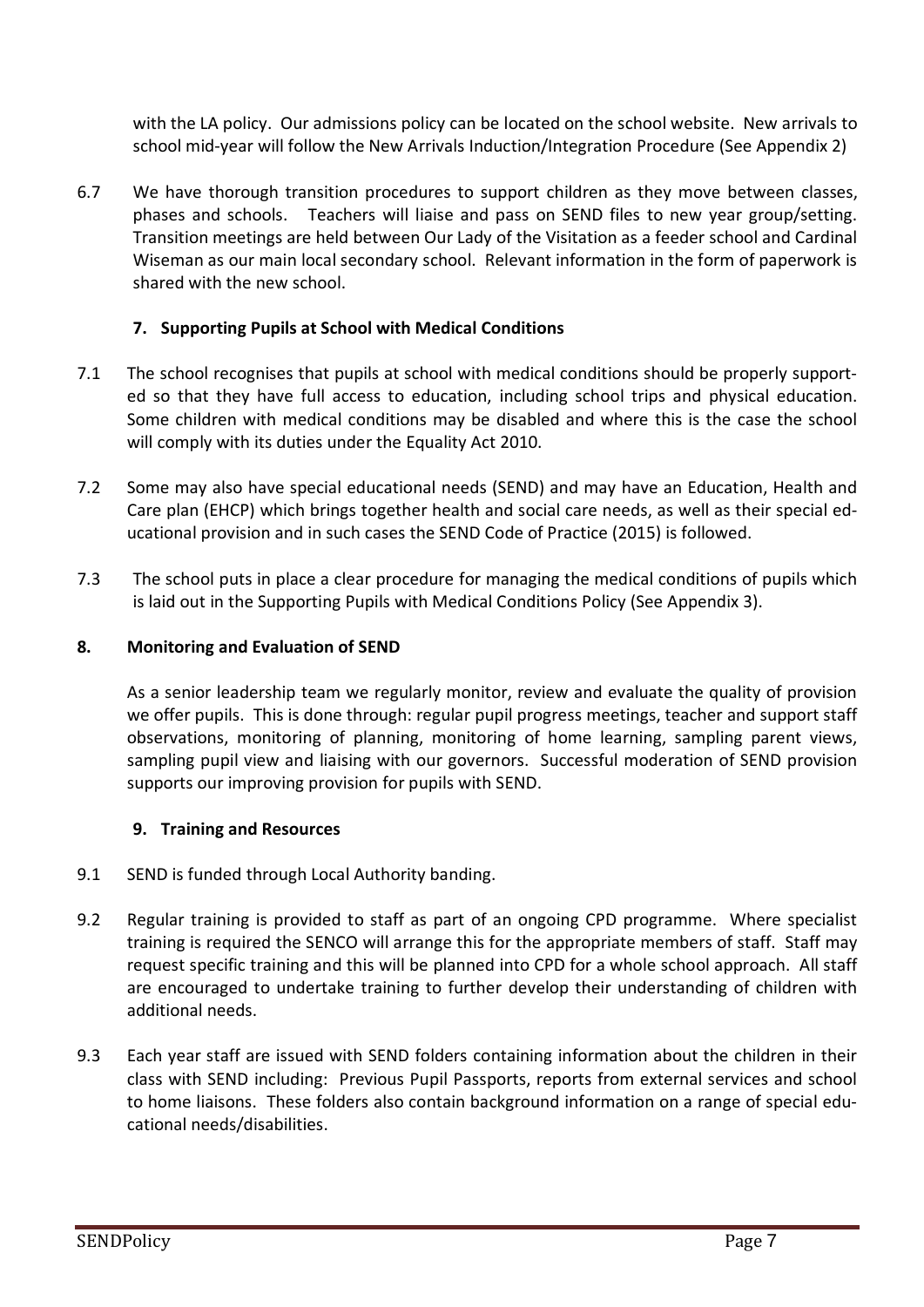- 9.4 New members of staff undertake induction with SENCO to explain internal systems and structures in place around the school's SEND provision and practice and to discuss the needs of individual pupils.
- 9.5 The schools' SENCO regularly attends the local authority network meetings in order to keep up to date with local and national updates in SEND. In addition as a network of catholic schools within the borough we attend regular cross school meetings to network and discuss SEND matters.

#### **10. Roles and responsibilities**

- 10.1 The SEND governor will attend appropriate training to support her role and meet termly with SENCO to discuss SEND developments within the school. Her role would then involve feeding back to the wider governing body.
- 10.2 All support staff are allocated to children/classes on a needs basis. Support is tailored to meet children's individual needs and reviewed regularly. Support Staff are line managed by the SEN-CO.
- 10.3 The Designated Teacher within the school with specific safeguarding responsibility is Ms Kathleen Coll, Head teacher. She is supported in this role by the deputy head and two further member of staff all of whom have achieved appropriate training.
- 10.4 The head teacher, Kathleen Coll, is responsible for managing Pupil Premium/Looked After Children funding.
- 10.5 A named first aider is responsible for managing the schools responsibility for meeting the medical needs of children.

#### **11. Storing and Managing Information**

Paperwork of a sensitive nature will be stored in a safe and discreet manner.

#### **12. Reviewing the Policy**

In line with NASEN recommendations the school will review the SEND policy annually with affect from October 2015.

#### **13. Accessibility**

- 13.1 As laid out in the disability, discrimination act, as amended by the SEN and disability act 2001, we as a school endeavour to plan to increase accessibility of our school for disabled pupils.
- 13.2 Through continuous assessments and pupil progress meetings we identify specific barriers to learning. Where necessary pupils may then be referred to the SENCO through the Cause for Concern Form.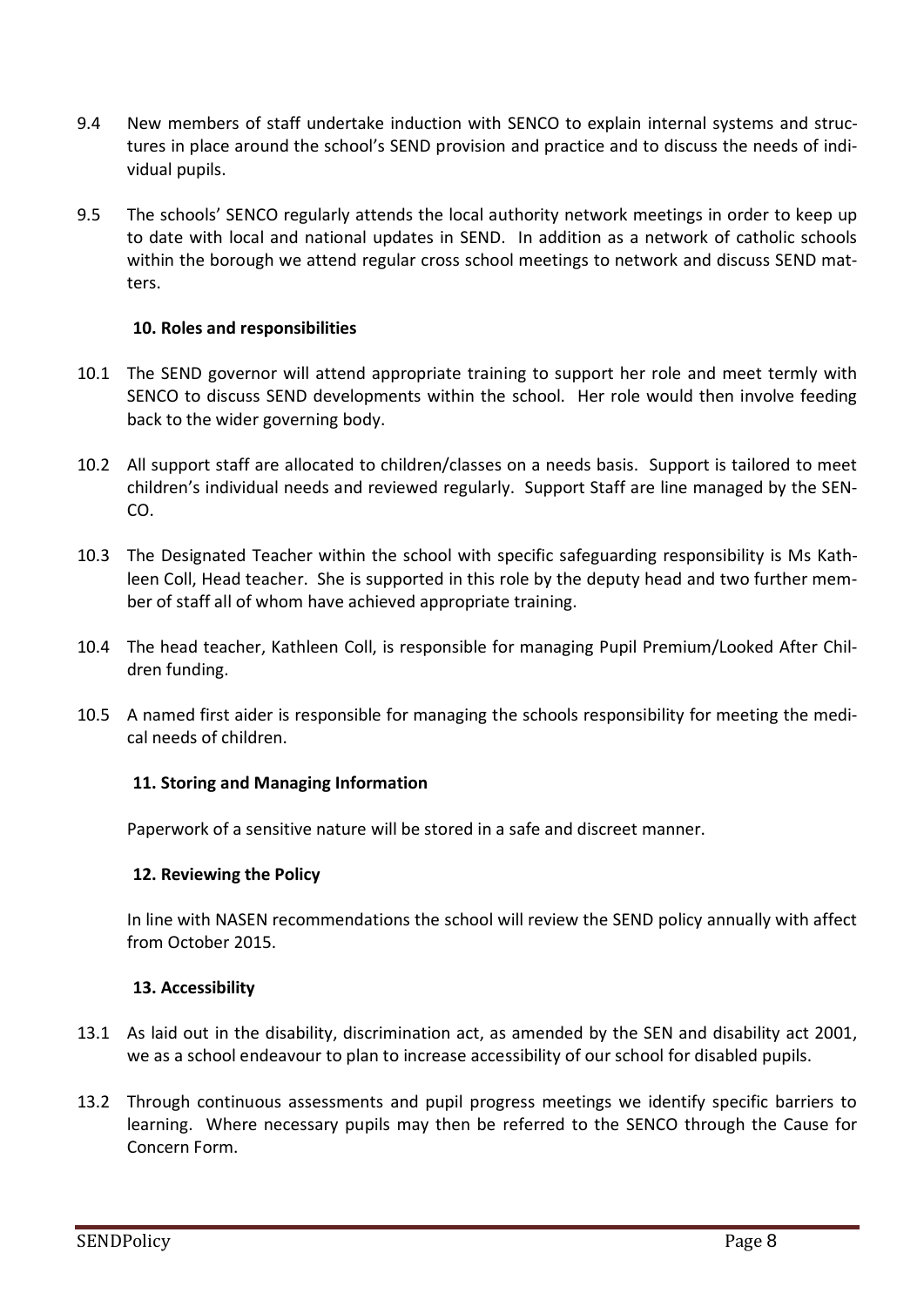- 13.3 The progress of children with Special Educational Needs will be reviewed through formative and summative assessments as outlined in the Code of Practice. Pupil Passport reviews will be held termly (or more frequently if required) in the school. Children with Educational Health Care Plans or existing statements of special educational needs will be reviewed annually, as required by legislation.
- 13.4 Children with SEND will be encouraged and supported to participate in after school clubs, leisure and cultural activities or school visits.
- 13.5 Working closely with external professional we follow advice and training to support access to the physical environment of the school. Where necessary we will make adaptations to the physical environment and provide physical aids to access education.
- 13.6 We take into account the child's need when supplying written information to the child and their parents, taking into account identified disabilities.
- 13.7 Key staff can be contacted via the school office who will liaise with the relevant member of staff and an appointment will be made as soon as appropriate. In cases of emergency we would meet with parents immediately.

#### **14. Dealing with Complaints**

Complements and complaints are dealt with in line with school policy.

#### **15. Bullying**

- 15.1 School staff have received training in reducing the impact and incidence of bullying on vulnerable learners. The school has an Anti- Bullying Policy which can be located on the school website.
- 15.2 We pride ourselves on being an Inclusive School. All the teachers in the school are teachers of children with special educational needs. As such Our Lady of the Visitation School adopts a 'whole school' approach to SEND which involves all the staff adhering to a model of good practice. The staff of the school are committed to identifying and providing for the needs of all children in a wholly inclusive environment. Inclusion is regarded as crucial to the policy, in line with that of the local authority.
- 15.3 The school operates an equal opportunities policy for children with special educational needs who are afforded the same rights as other children. This includes both those children with Educational Health Care Plans/Statements and those others with less significant problems.
- 15.4 The school has a safeguarding and child protection policy which is available to parents on the school website.
- 15.5 As part of our mission statement and curriculum intent, we promote independence and resilience in all learners.
- 15.6 Pupils and their parents are offered e-training on how to keep their children safe online, every two years.